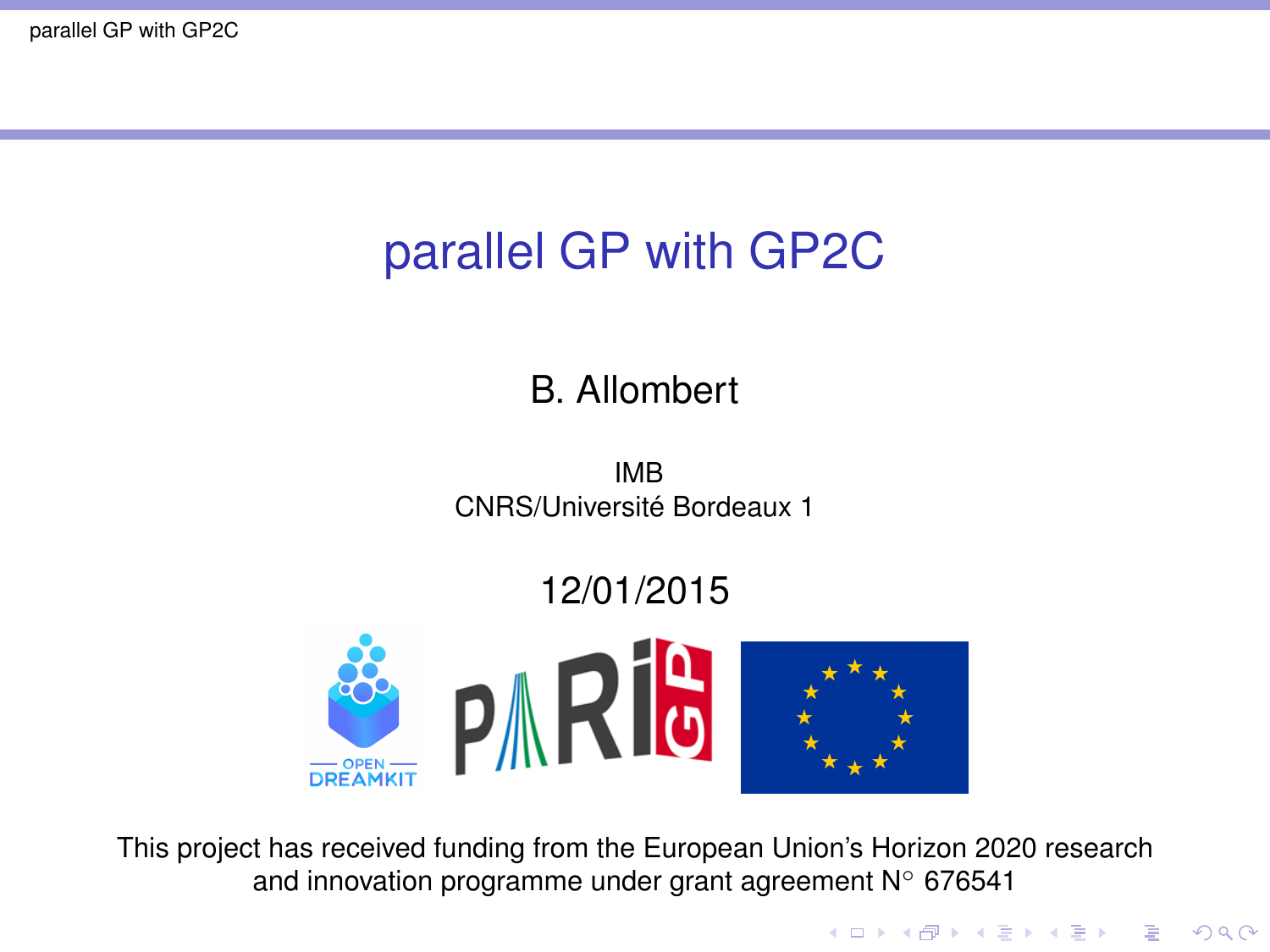[Summary from last year](#page-2-0)

**[Resources](#page-3-0)** 

[The GP interface](#page-6-0)

[Avoiding global variables](#page-8-0)

[Grouping small tasks](#page-11-0)

[Using parfor/parforprime/parforvec](#page-12-0)

**KORK ERKER ADAM ADA** 

[Since the last year](#page-15-0)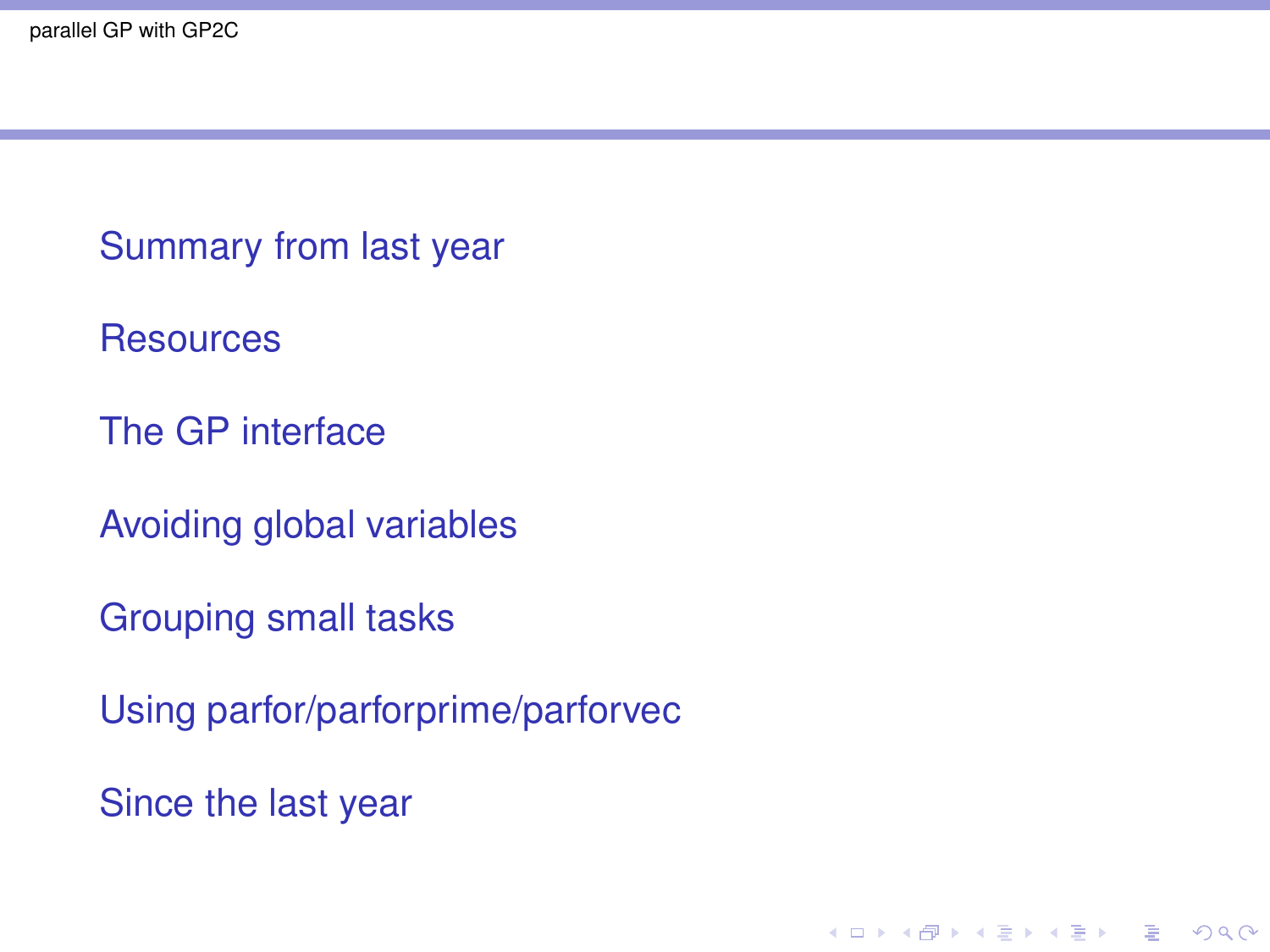<span id="page-2-0"></span>[Summary from last year](#page-2-0)

# POSIX thread support

If you followed yesterday tutorial, GP is build with POSIX thread support. To check it, launch GP

**KORK ERKER ADAM ADA** 

./GP/bin/gp

and check for

threading engine: pthread

It is possible to test parallel support with

```
time make test-parallel
```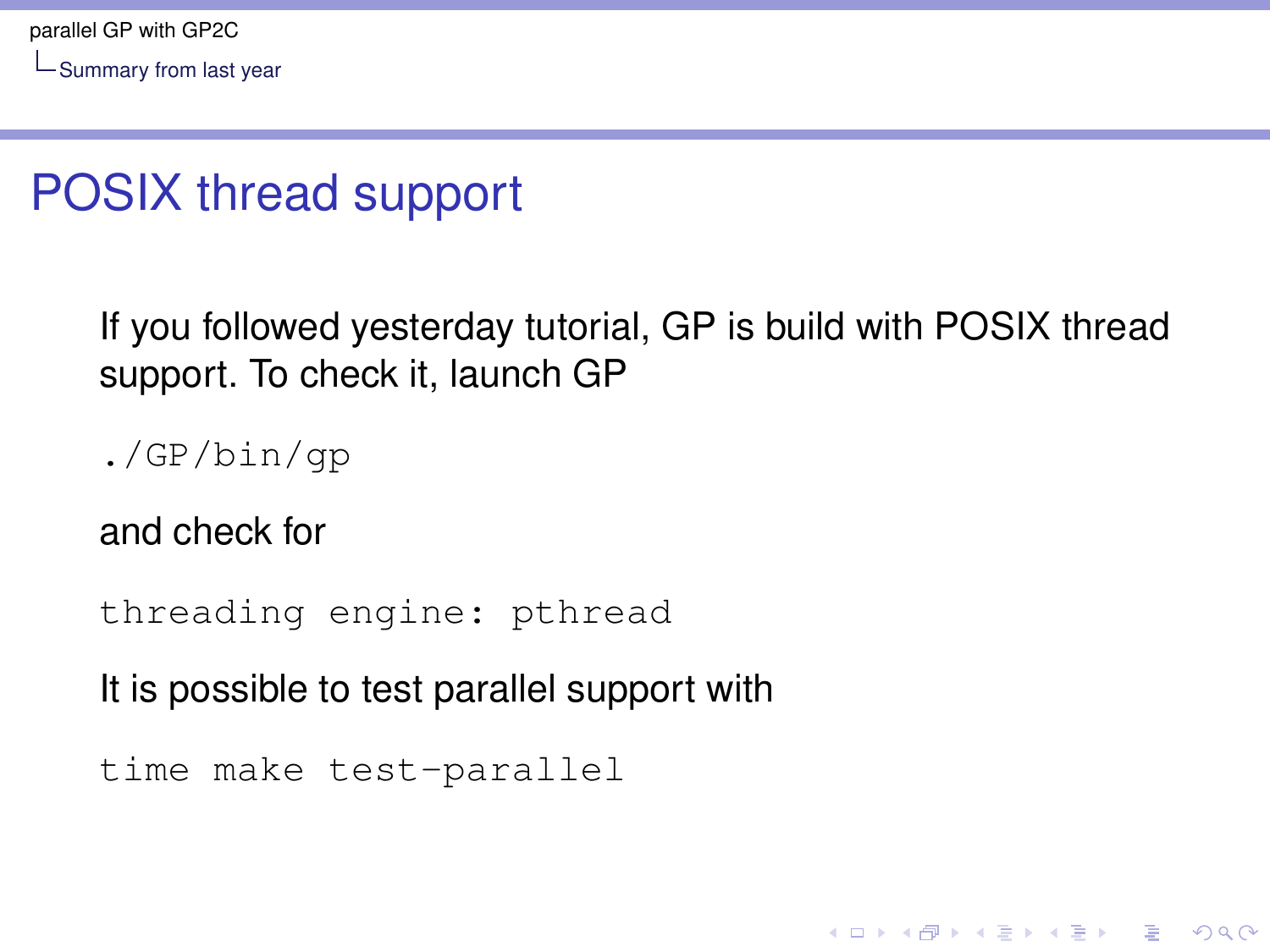<span id="page-3-0"></span>[Resources](#page-3-0)

## Number of threads

The number of secondary threads to use is controlled by default (nbthreads). The default value of nbthreads when using POSIX thread is the number of CPU threads (i.e. the number of CPU cores multiplied by the hyperthreading factor). It can be freely modified.

**KORK ERKER ADAM ADA** 

default(nbthreads)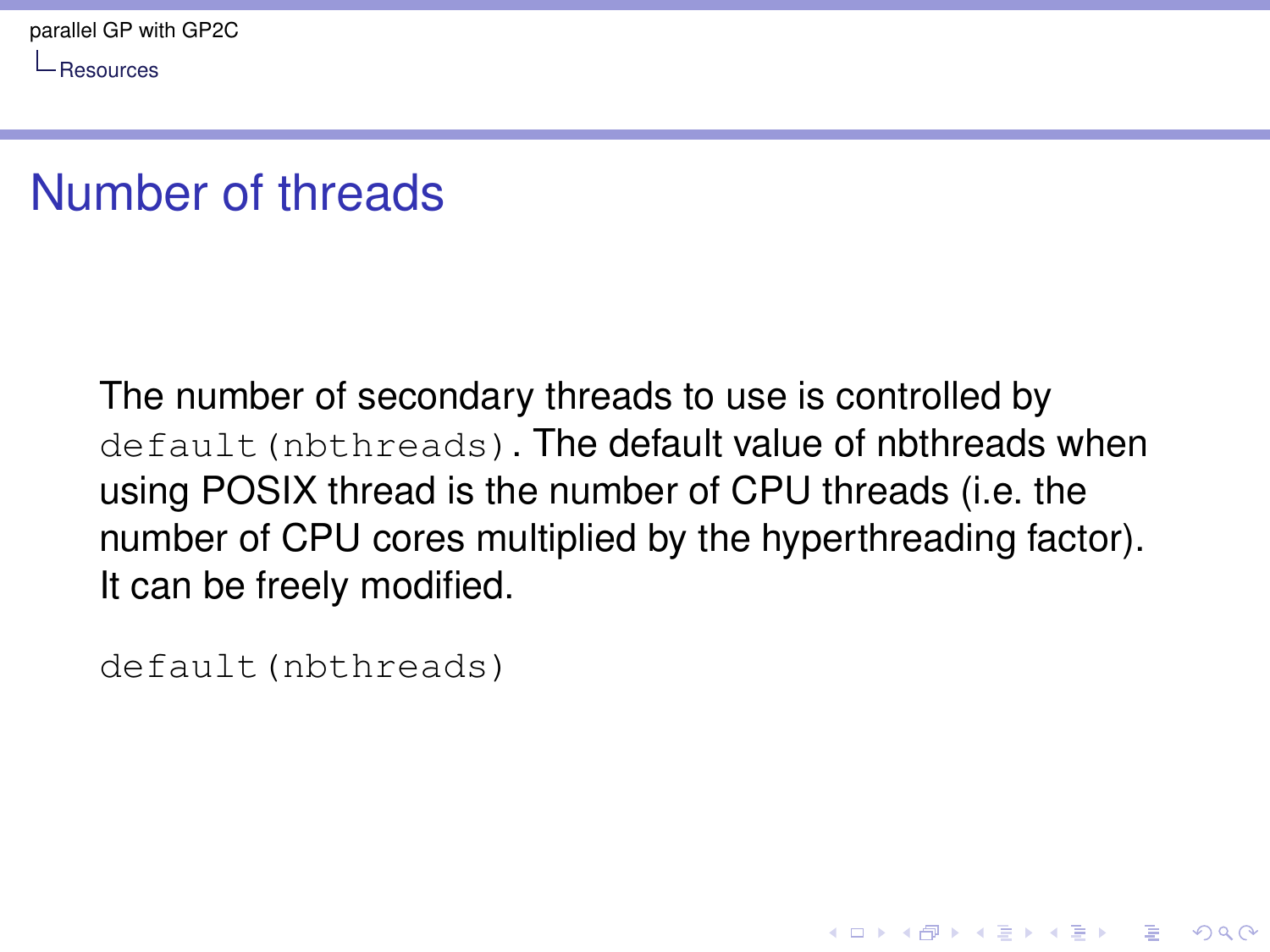[Resources](#page-3-0)

#### threadsize

The PARI stack size in secondary threads is controlled by default (threadsize), so the total memory allocated is equal to parisize + nbthreads  $\times$  threadsize. By default,  $three\, \text{distance} = \text{particle}.$ 

It is possible to use threadsizemax to allow the size of each thread stacks to grow dynamically up to threadsizemax.

```
default(threadsizemax,"1G")
```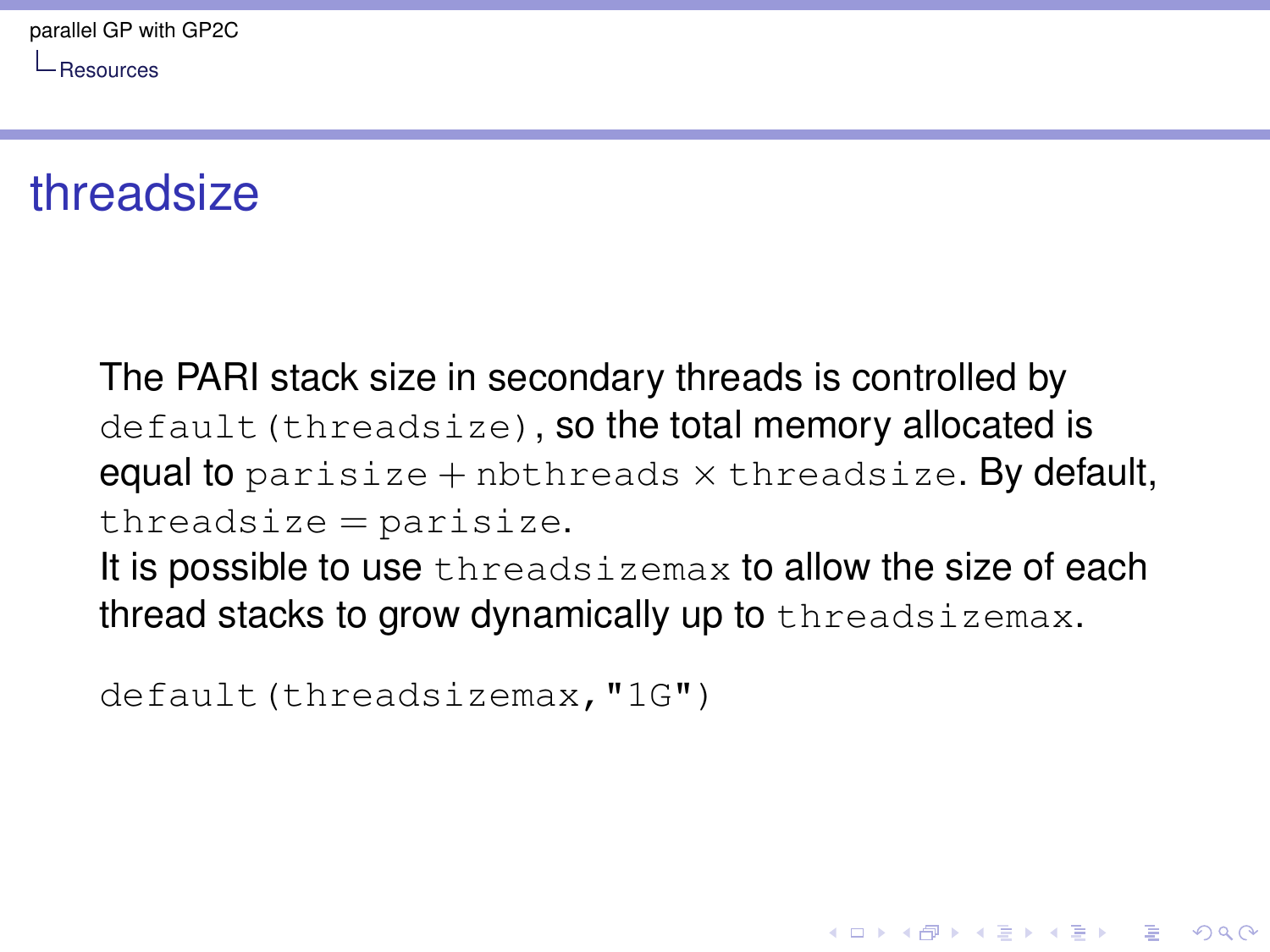[Resources](#page-3-0)

## polmodular

#### The GP function polmodular takes advantage of parallelism.

```
? my(t=qetwalltime());polmodular(101);getwalltime()
%4 = 2603? ##
```
**KORKARYKERKE PORCH** 

```
*** last result computed in 9,369 ms.
```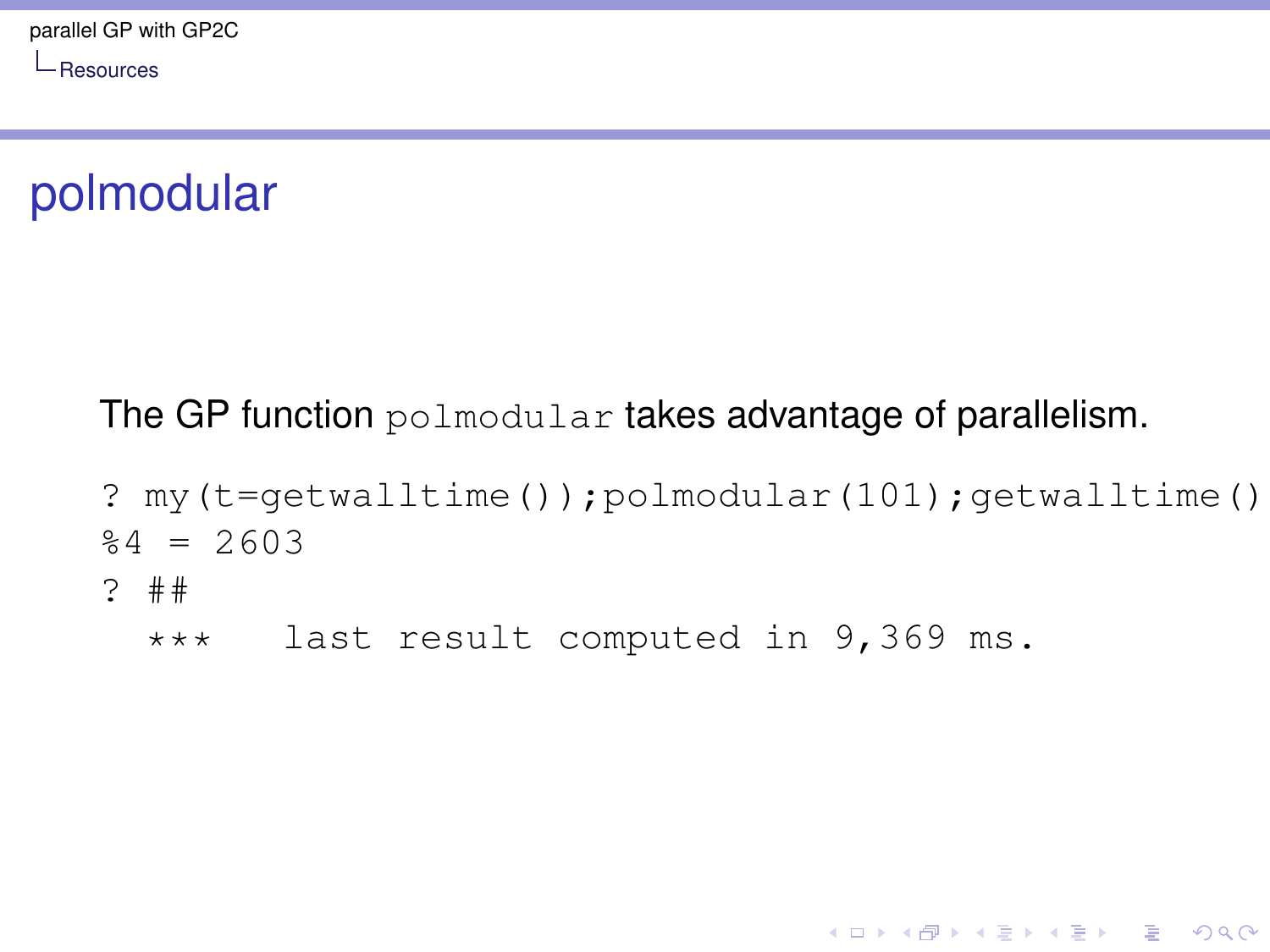<span id="page-6-0"></span>[The GP interface](#page-6-0)

# The GP interface

GP provides functions that allows parallel execution of GP code, subject to the following limitations : the parallel code

- $\triangleright$  must not access global variables or local variables declared with  $local()$  (but my() is OK),
- $\blacktriangleright$  must be free of side effect.

The parallel functions are parapply, parselect, parfor, parforvec, parforprime, parsum, parvector, pareval.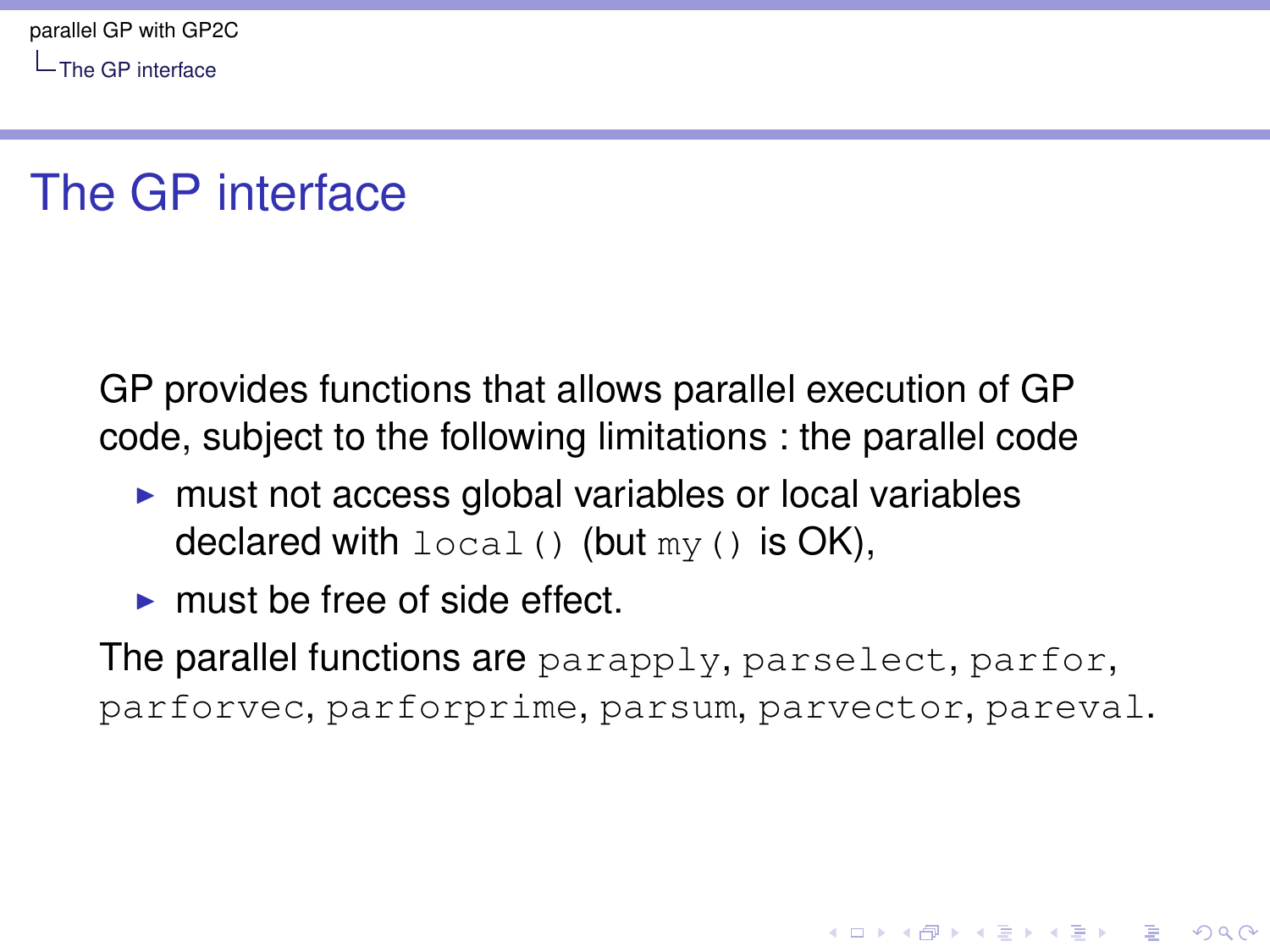[The GP interface](#page-6-0)

## Simple examples

```
ismersenne(x)=ispseudoprime(2^xx-1);
qw() = qetwalltime();
default(timer,1);
my(t=gw()); apply(ismersenne, primes(400));qw() -tmy(t=gw());parapply(ismersenne,primes(400));gw()-t
my(t=qw(); select(ismersenne, primes(400)); qw() -t
my(t=qw()); parselect(ismersenne, primes(400));qw() -t
```
#### **KOD CONTRACT A BOAR KOD A CO**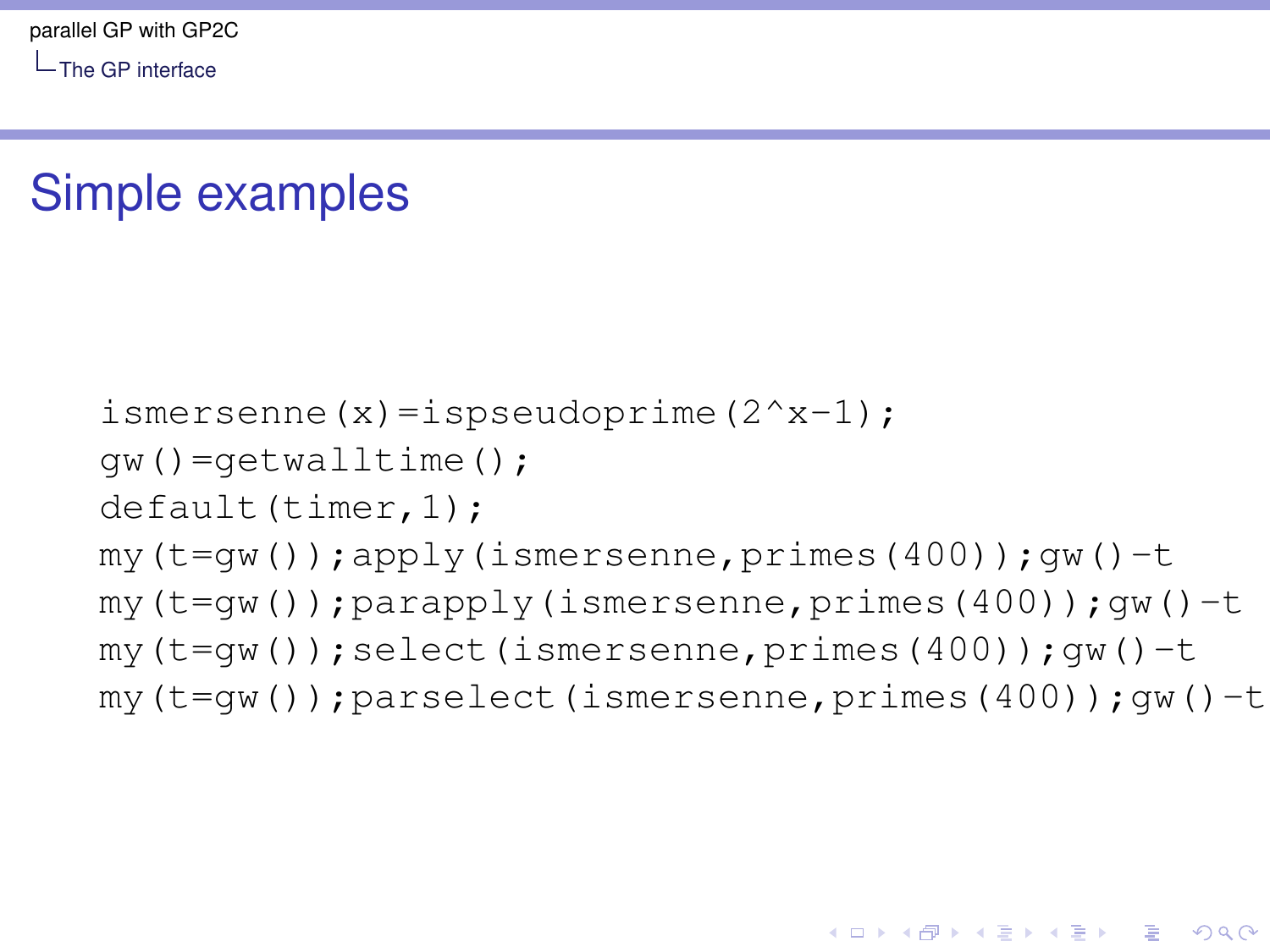<span id="page-8-0"></span>[Avoiding global variables](#page-8-0)

# Avoiding global functions

```
ismersenne(x)=ispseudoprime(2^x - 1);
fun(V)=parvector(#V,i,ismersenne(V[i]));
fun(primes(400))
  *** parvector: mt: global variable not
  *** supported: ismersenne.
```
The simplest way to avoid that is to compile ismersenne with GP2C.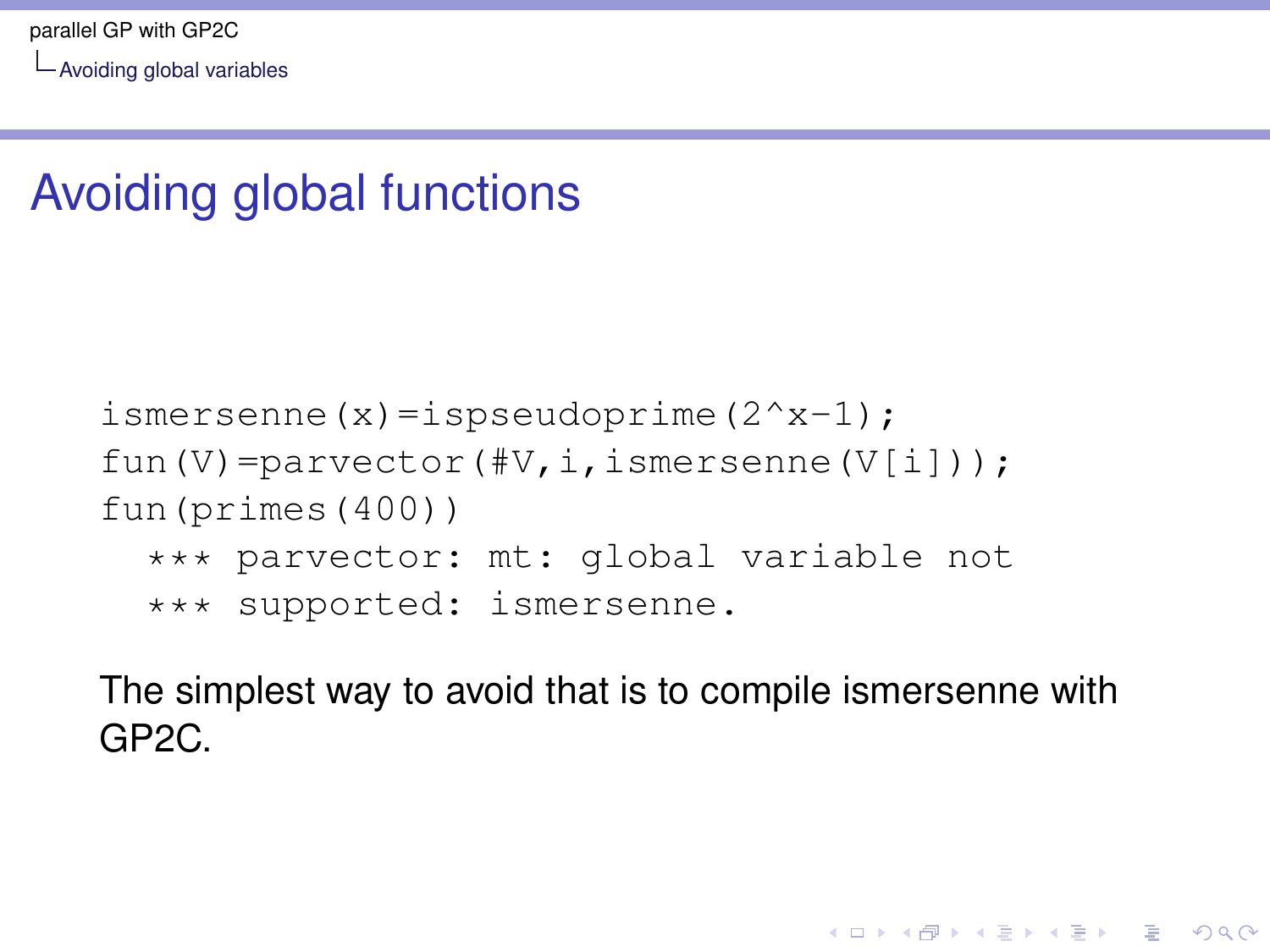[Avoiding global variables](#page-8-0)

# Partial GP2C compilation

Sometimes, getting a whole GP script compile and work with GP2C can take time. Using partial GP2C compilation can be simpler. Create a file ismersenne.gp with

ismersenne(x)=ispseudoprime( $2^x - 1$ );

then compile it with

GP=true GP/bin/gp2c-run ismersenne.gp

this creates files :

ls ismersenne.gp\* ismersenne.gp ismersenne.gp.c ismersenne.gp.o ismersenne.gp.run ismersenne.gp.so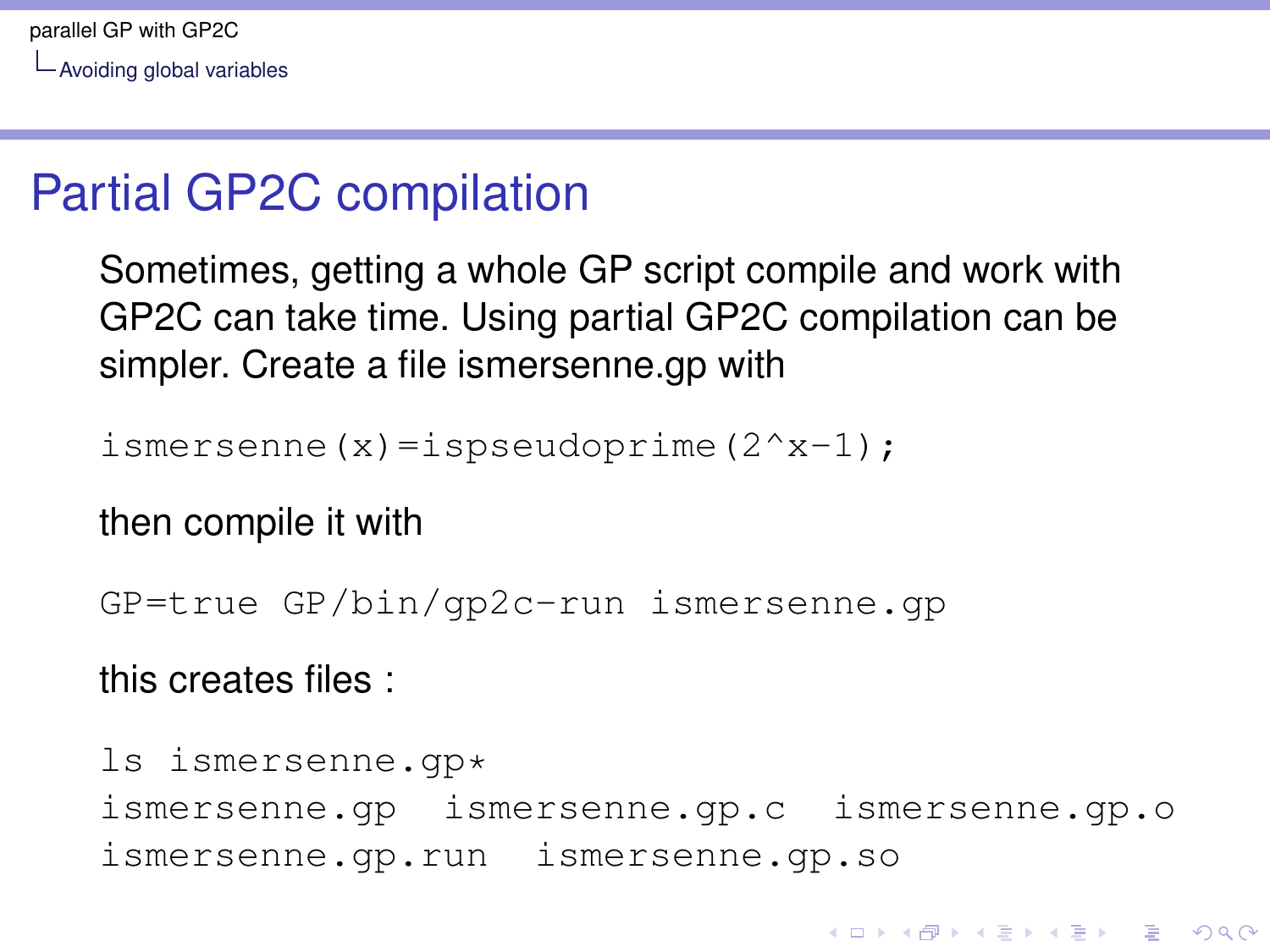[Avoiding global variables](#page-8-0)

## Partial GP2C compilation

Now you can do :

```
\r ismersenne.gp.run
fun(V)=parvector(#V,i,ismersenne(V[i]));
fun(primes(400))
```
**KORKARA KERKER DAGA**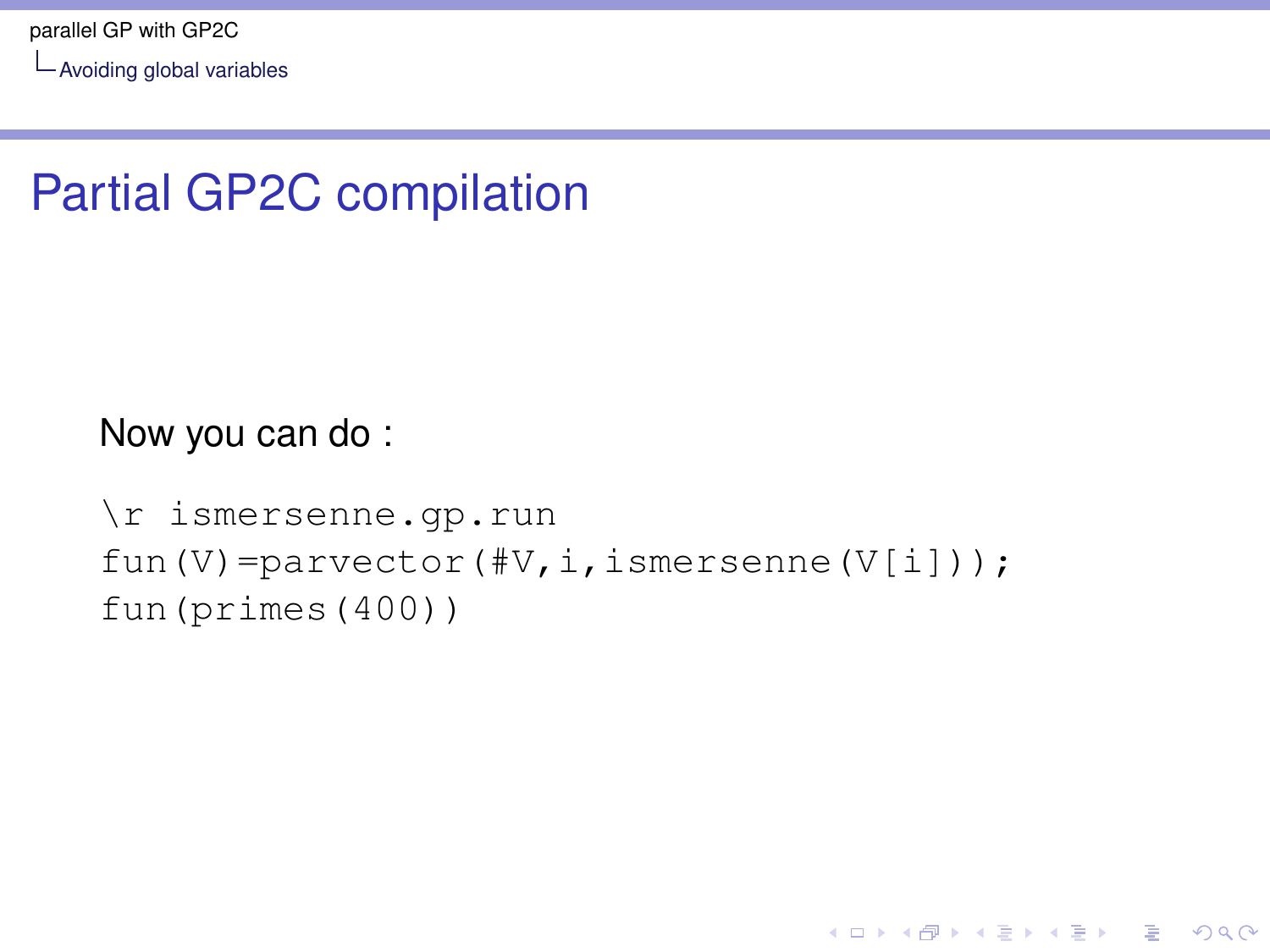#### <span id="page-11-0"></span>Grouping small tasks

```
Create a file thuemorse.gp with
```
thuemorse(n)= my(V=binary(n));  $(-1)^s$ sum(i=1,#V,V[i]

#### and compile it with GP2C.

```
GP=true GP/bin/gp2c-run thuemorse.gp
```

```
\r thuemorse.gp.run
ti(f)=my(t=qetwalltime());f();qetwalltime()-t
default(timer,1);
ti(()->sum(n=1,2*10^6, thuemorse(n)/n*1.))
ti(()->parsum(n=1,2*10^6, thuemorse(n)/n*1.))
ti(()->parsum(N=1,200, \
  sum(n=1+(N-1)*10^4, N*10^4, thuemorse(n)/n*1.)))
```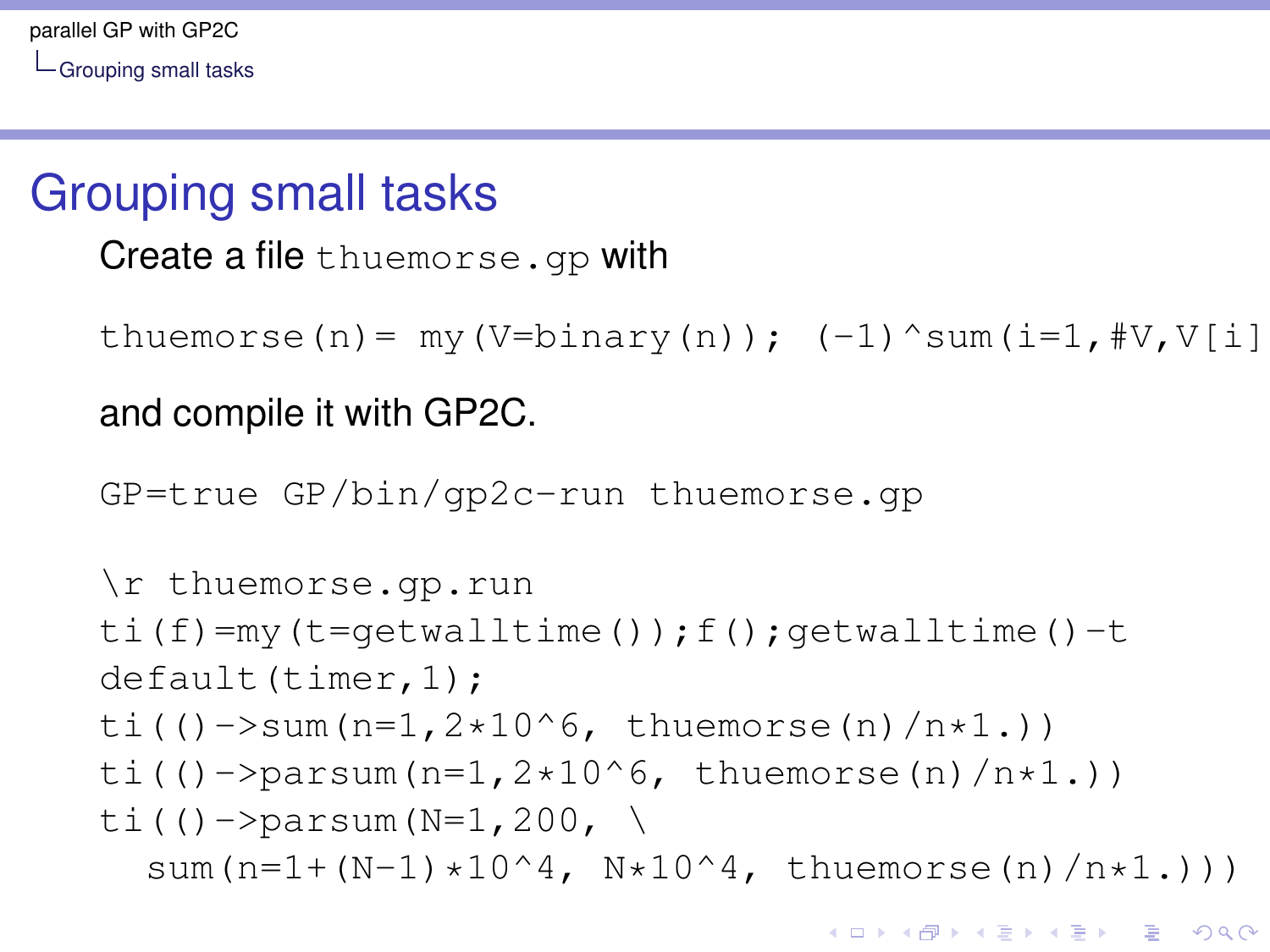<span id="page-12-0"></span>[Using parfor/parforprime/parforvec](#page-12-0)

# Using parfor/parforprime/parforvec

```
\r ismersenne.gp.run
parforprime(p=1,999, ismersenne(p), c, if(c, print(p)))
prodmersenne(N)=
\{ my (R=1);
  parforprime(p=1,N,
    ismersenne(p),
    C,
    if(c, R*=p));
  R;
}
prodmersenne(1000)
```
KEL KALEY KEY E NAG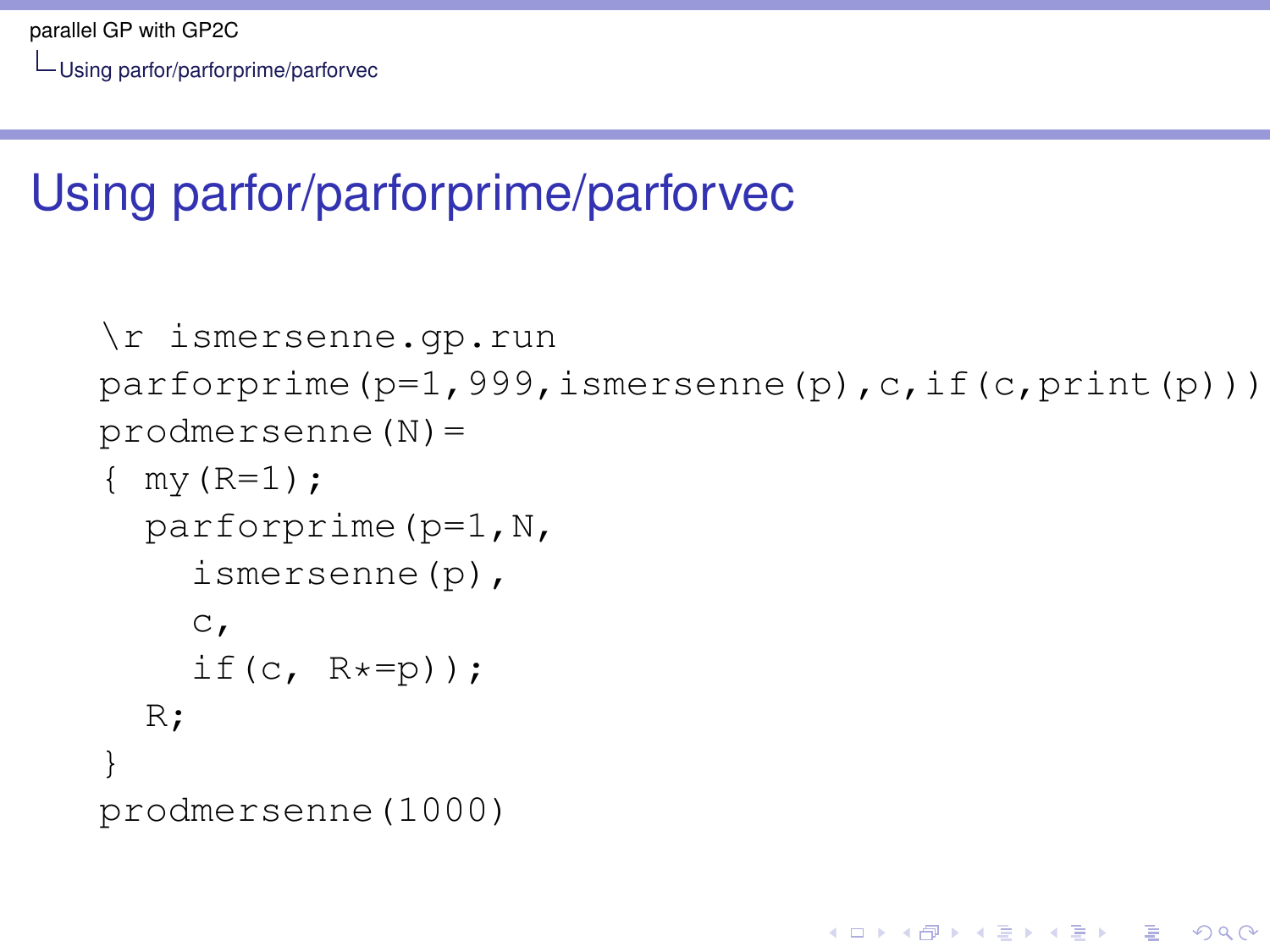[Using parfor/parforprime/parforvec](#page-12-0)

```
\r ismersenne.gp.run
findmersenne(a)=
 parforprime(p=a,, ismersenne(p), c, if(c, return(p)))
findmersenne(4000)
findmersenne(8)
findmersenne(8)
```
**KORKARYKERKE PORCH**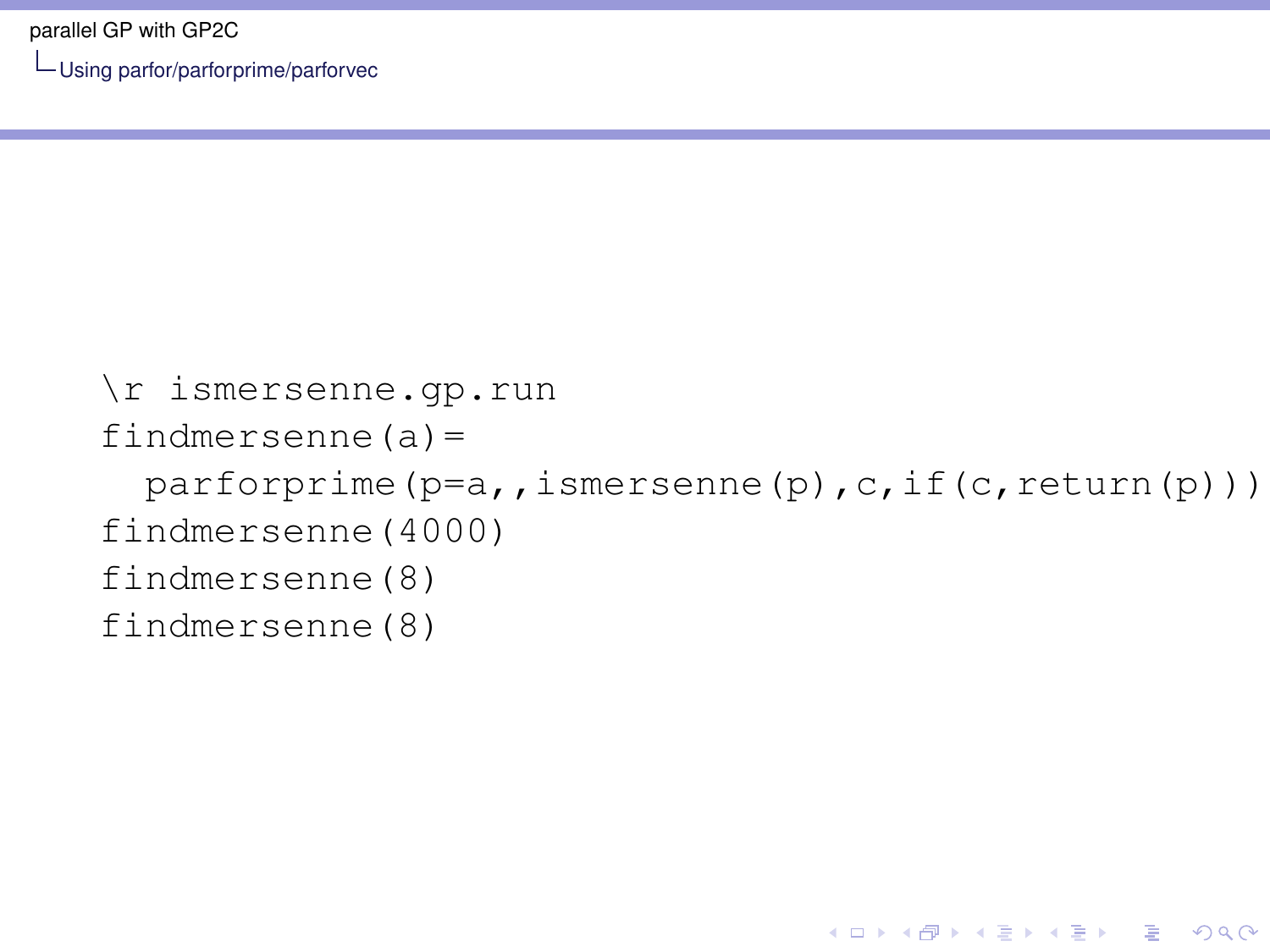[Using parfor/parforprime/parforvec](#page-12-0)

```
\r ismersenne.gp.run
partirst(fun, V) =parfor(i=1,#V,fun(V[i]),j,if(j,return([i,V[i]]))))
parfirst(ismersenne,[4001..5000])
```
**KORKARYKERKE PORCH**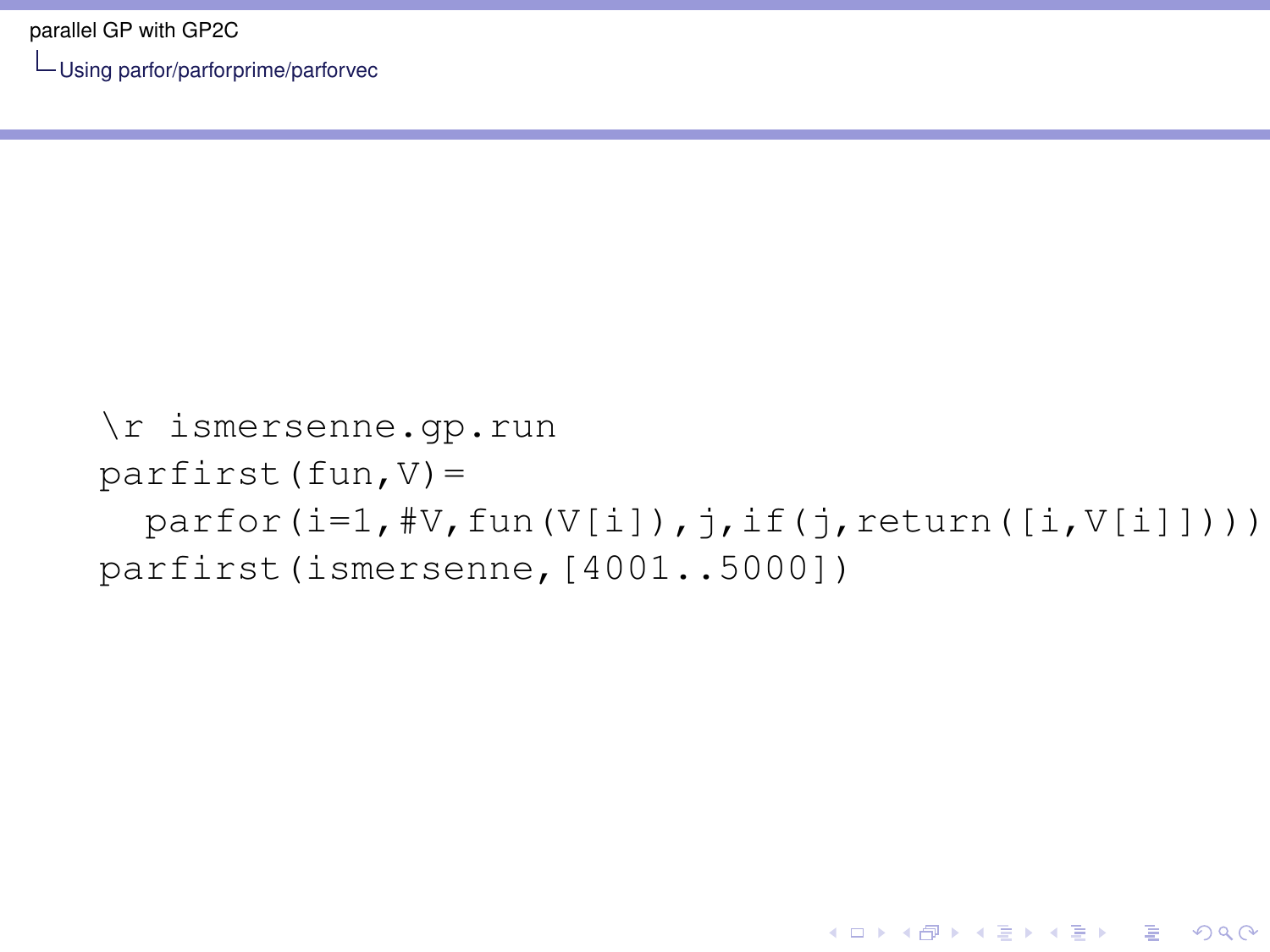<span id="page-15-0"></span>[Since the last year](#page-15-0)



We added support parallelism in polmodular. We were able to compute the modular polynomial of degree 3001 in 3 hours on 96 cores.